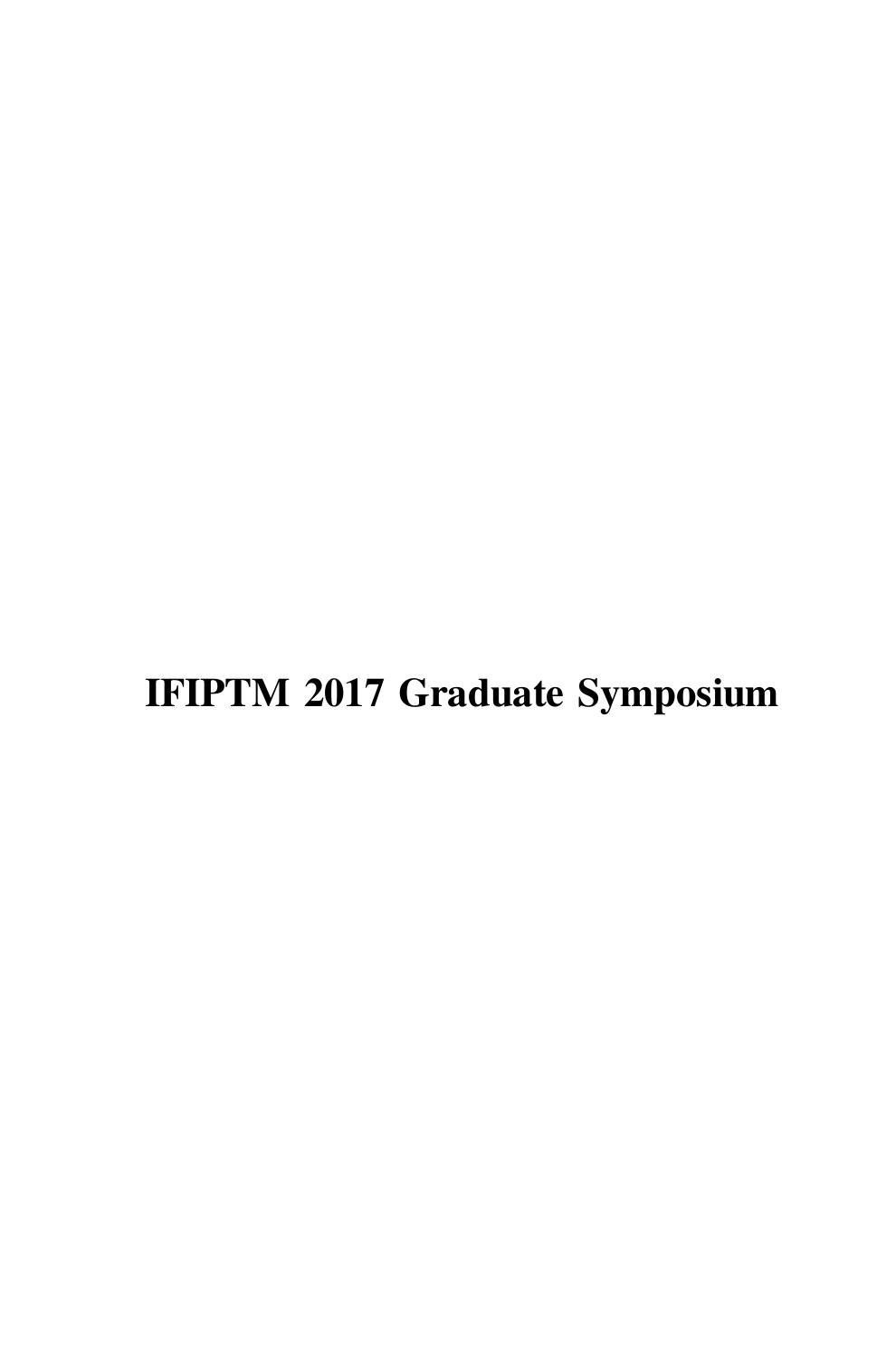## Information Trust

Tosan Atele-Williams<sup>( $\boxtimes$ )</sup> and Stephen Marsh

Faculty of Business and Information Technology, University of Ontario Institute of Technology, Oshawa, ON L1H 7K4, Canada {tosan.atele-williams,stephen.marsh}@uoit.ca

Abstract. Information has been an essential element in the development of collaborative and cooperative models, from decision making to the attainment of varying goals, people are adept at making judgment on the trustworthiness of information, based on knowledge and understanding of a normative model of information. Contemporary narrative especially in high-impact contexts like politics, health, business, government and technology, is eroding trust in information, its source, its value and the ability to objectively determine the trustworthiness of a piece of information, a situation made more complex by social networks, social media have made the spread of information easier and faster irrespective of their trustworthiness, hence the need for judgment on the trustworthiness of a piece of information based on social cognitive construct, a trust model for information.

Keywords: Computational trust · Information trustworthiness · Decision support  $\cdot$  Trust properties  $\cdot$  Information value

#### 1 Introduction

Various information behavior models, suggest a normative model of information as true, complete, valid, can be relied on as being correct and from a trusted source [1]; census data from statistics Canada can be regarded as valid and from a trusted source which can be reliably used for planning purposes, and as an economic tool, such data should carry more trusted weight than information sourced from a third party sources or social media platforms. Other normative information behavior prescribes trusted information as timely in the sense that it should be from a precise time period [1, 2], for example when analyzing census data for planning and developmental purposes it is paramount to look at current or the most recent figures. Information is of no value or worth the investment of time and money, especially in making business decisions if it is not relevant, does not have the right amount of details, cannot be easily stored in a way that it can be accessed effortlessly, or easily understood by the end user [1, 2, 4]. Other factors that add value and trustworthiness to information include but not limited to its accuracy, consistency, and completeness. Despite the best effort of information scientist on the nature of information, and work on information literacy behavior misinformation and disinformation still permeates social networks [1, 4], social media platforms like twitter and Facebook has helped in the spread of inaccurate information, a culture emboldened by need to share information even when the validity of the information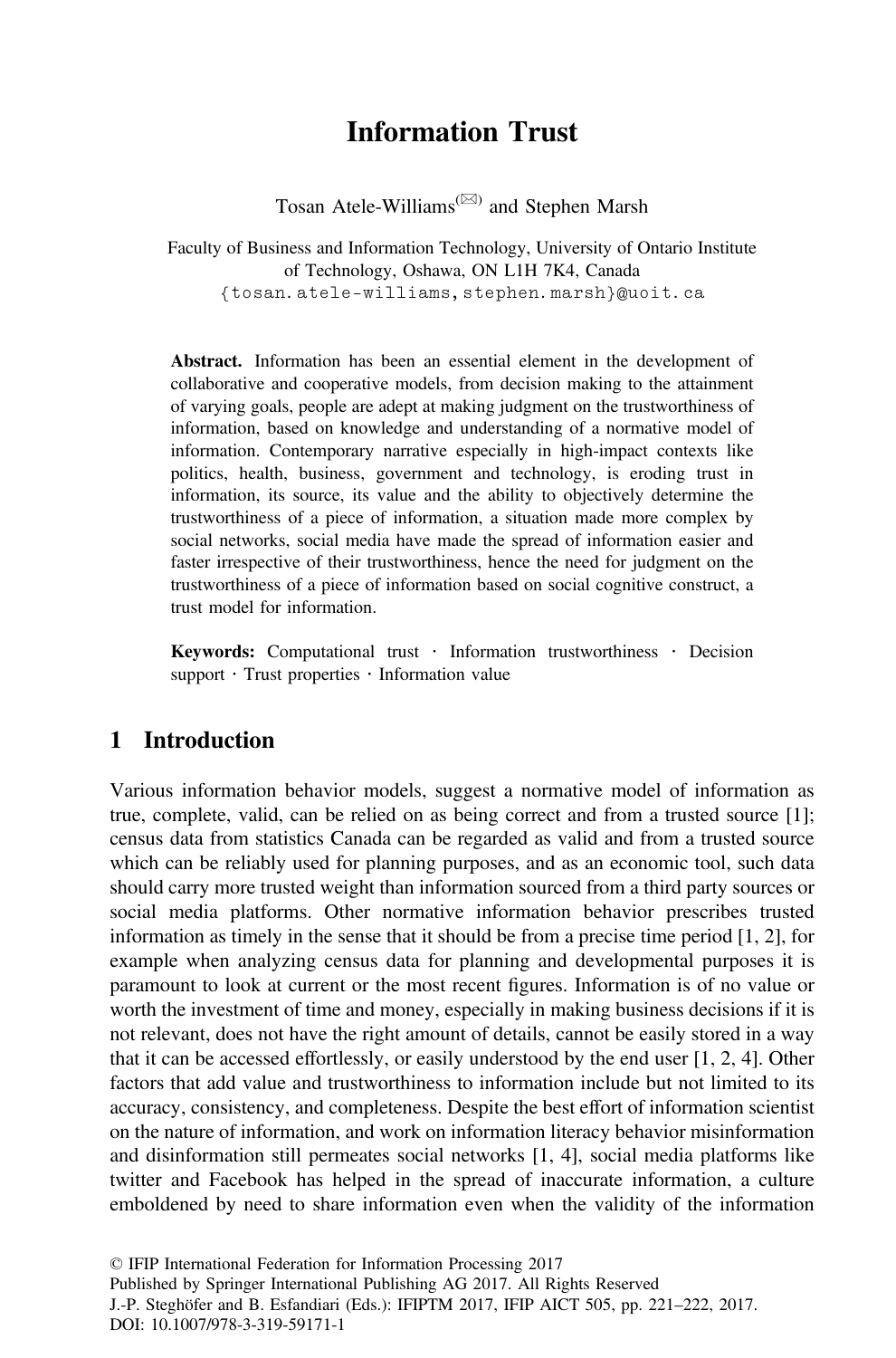cannot be vouched for or when the person sharing such information does not believe it but regardless still goes ahead to share because it serves a narrative, a means to manipulate rather than to inform, as a source of social influence [3], as demonstrated by the recent political and business climate in the west that have added relatively new lexicons like fake news and alternate facts.

The consequences of deceptive and misleading information can be far-reaching for governments, citizens, business institutions, data professionals, and designers, it can create an atmosphere of mistrust, distrust, confusion, panic, and it can influence decisions and damage reputations. Information agents, brokers may find it difficult to use information, or seek alternate and less reliable sources of information because of the air of uncertainty, hence the need for an information model based on computational trust [5, 7], a paradigm drawn from a social, cultural, historical and psychological context and much more aspects of relationships [6], trying to model the best in these related milieus computationally.

Trust as a computational concept is important in understanding the thought process with regard to choice, options and decision-making process in human and computer interactions, especially in situations where there is a measure of risk [7, 8]. The goal is to formulate a theoretical framework; a socio-cognitive construct for the trustworthiness of information based on cues of credibility and deception, a model to assist judgment calls and an expectation of when, trust and its fulfillment can be expected.

Information does not exist in a vacuum, how it is perceived and used is influenced by a number of social, cultural, and historical factors, hence the need for an inclusive and context-aware information literacy behavior [1], our goal is to incorporate the characteristics of information; reliability, validity, and importance into a trust model, depending on the context, the model will also factor in the reputation of a source, the value of the information and cues to credibility and deception, with the aim of enabling agents to make judgments and situational decisions about the trustworthiness of information.

#### References

- 1. Karlova, N.A., Fisher, K.E.: A social diffusion model of misinformation and disinformation for understanding human information behavior. Inf. Res. 18(1), 1–17 (2013)
- 2. Craig, S.: Lies, damn lies, and viral content. How news websites spread (and debunk) online rumors, unverified claims, and misinformation. Tow Center for Digital Journalism (2015)
- 3. Barber, K.S., Kim, J.: Belief revision process based on trust: agents evaluating reputation of information sources. In: Falcone, R., Singh, M., Tan, Y.H. (eds.) Trust in Cyber-Societies. LNCS, vol. 2246, pp. 73–82. Springer, Heidelberg (2001)
- 4. Marsh, S.: infoDNA (Version 2) Agent Enhanced Trustworthy Distributed Information. PST (2004)
- 5. Witkowski, M., Artikis, A., Pitt, J.: Experiments in building experiential trust in a society of objective-trust based agents. In: Falcone, R., Singh, M., Tan, Y.H. (eds.) Trust in Cyber-Societies. LNCS. vol, 2246, pp. 111–132. Springer, Heidelberg (2001)
- 6. Piotr, S.: Trust: A Sociological Theory. Cambridge University Press (1999)
- 7. Marsh, S., Briggs, P.: Examining trust, forgiveness and regret as computational concepts. Computing with Social Trust, pp. 9–43. Springer London (2009)
- 8. Golbeck, J. (ed.): Computing with Social Trust. Springer Science Business Media (2008)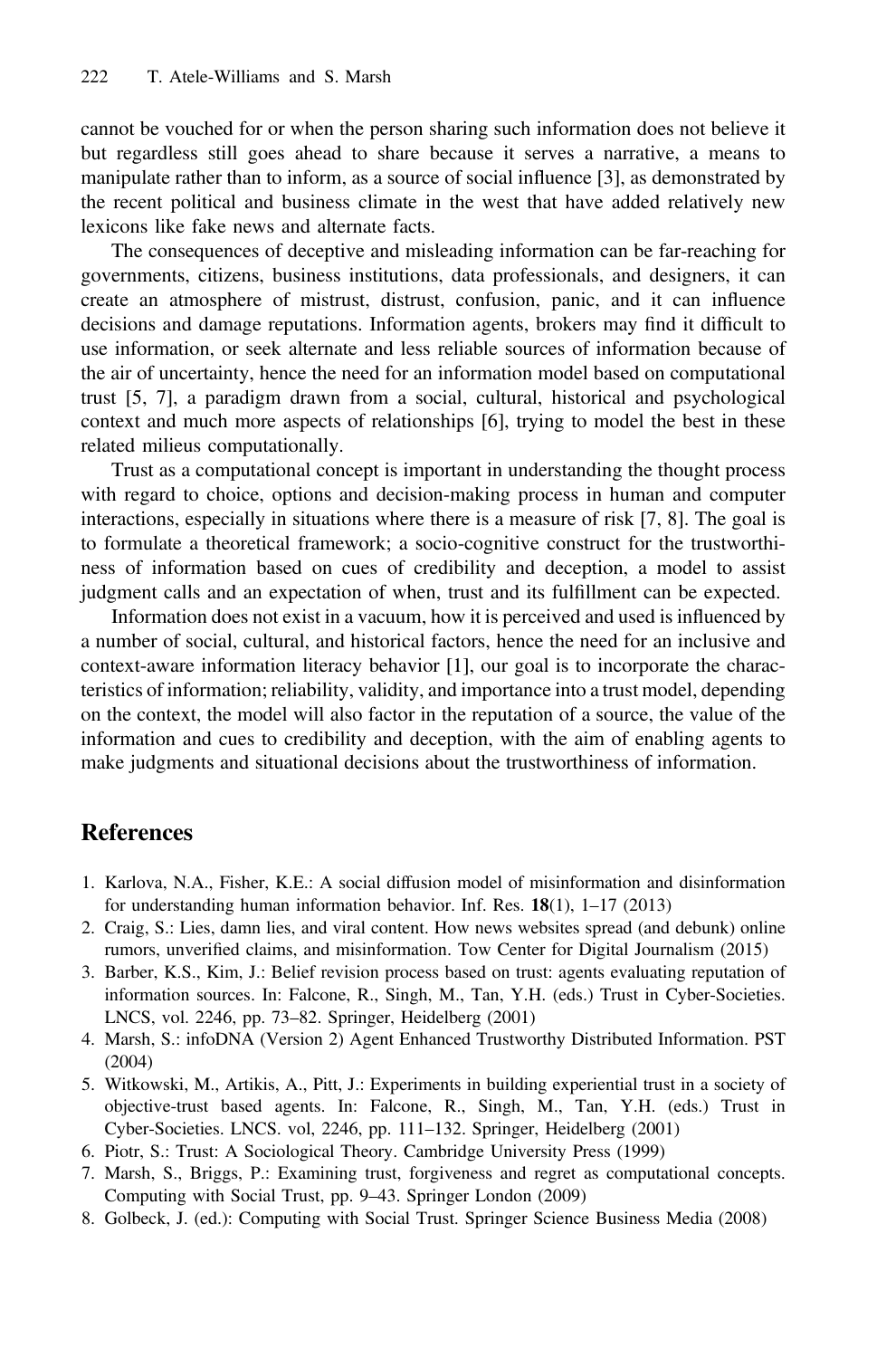# **Privacy and Trust in Cloud-Based Marketplaces for AI and Data Resources**

Vida Ahmadi Mehri<sup>( $\boxtimes$ )</sup> and Kurt Tutschku

Blekinge Institute of Technology, Karlskrona, Sweden *{*vida.ahmadi.mehri,kurt.tutschku*}*@bth.se

**Abstract.** The processing of the huge amounts of information from the Internet of Things (IoT) has become challenging. Artificial Intelligence (AI) techniques have been developed to handle this task efficiently. However, they require annotated data sets for training, while manual preprocessing of the data sets is costly. The H2020 project "Bonseyes" has suggested a "Market Place for AI", where the stakeholders can engage trustfully in business around AI resources and data sets. The MP permits trading of resources that have high privacy requirements (e.g. data sets containing patient medical information) as well as ones with low requirements (e.g. fuel consumption of cars) for the sake of its generality. In this abstract we review trust and privacy definitions and provide a first requirement analysis for them with regards to Cloud-based Market Places (CMPs). The comparison of definitions and requirements allows for the identification of the research gap that will be addressed by the main authors PhD project.

**Keywords:** Privacy *·* Trust *·* Marketplace *·* IoT *·* Cloud *·* AI

#### **1 A Market Place for Artificial Intelligence and Data**

Bonseyes' Market Place (MP) for AI [1–4] aims at engaging the various stakeholders, e.g. data providers, model, or application designer, into business among AI resources, i.e. data sets, models, training facilities, etc. The business around the resources may accelerate the model design and reduces the design costs. The MP will provide functions to offer, sell, pay or use AI resources and data sets. The proposed MP will be implemented by a cloud system in order to deal with the large size of data sets and to permit elasticity for the AI resources. This led to the notion of a CMP. As any MP, a CMP requires mechanisms to enforce *privacy* and *trust*. However, the separation between resource location (e.g., storage location) and resource availability (e.g. data availability) in cloud systems makes it more challenging to implement trustful mechanisms for these features as in non-virtualised systems.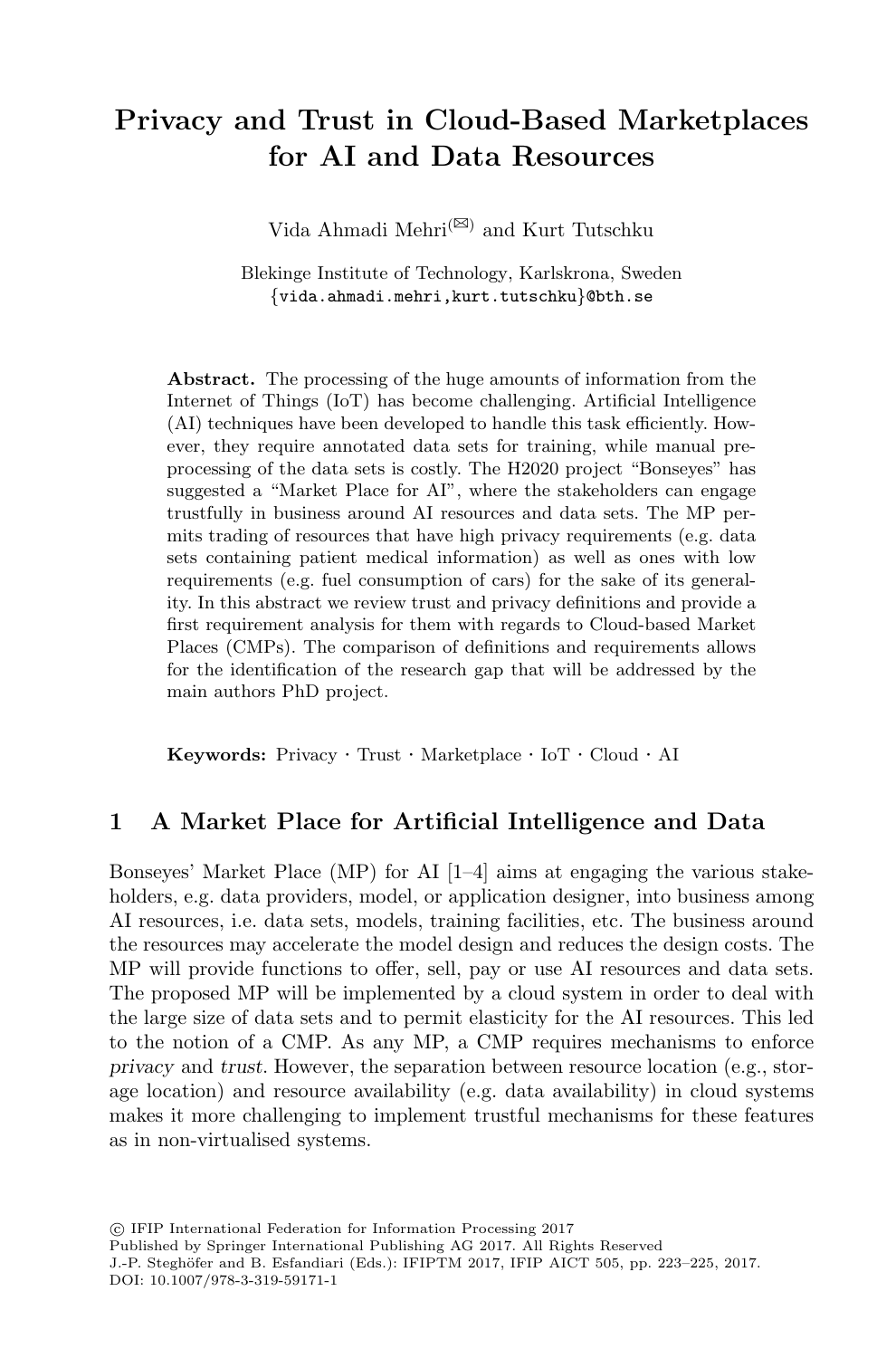## **2 Trust and Privacy Definitions for Network and Clouds**

**Trust and Trust Dimensions:** a widely agreed definition for *trust* in networks, Clouds and systems is given in IETF Internet security glossary: as "... the extent to which someone who relies on a system can have confidence that the system meets its specifications, i.e., that the system does what it claims to do and does not perform unwanted functions" [5]. The view of applications, Clouds and networks as "systems" leads to the definition of multiple *trust dimensions* [6]. These dimensions comprise (a) "device trust", i.e. the reliability of IoT devices to produce data correctly, (b) "operation trust", refers to the combination of data traceability and analytics, (c) "communication trust", builds on confidentiality, integrity, and authenticity in data transmission, (d) "infrastructure trust", which aims at the transparency and predictability of processing.

**Privacy and Privacy Dimensions:** the IETF glossary also provides a definition for *privacy*: "... the right of an entity to determine the degree to which it will interact with its environment, including the degree to which the entity is willing to share information about itself with others" [5]. R.S. Poore defines privacy as a required context of personal Identifiable Information (PII) which have to be under control of the individual person who is the owner of it [7]. This view on privacy leads to *privacy dimensions* such as, cf. [6, 8]:

- Identity privacy: avoid the disclosure of users identity
- Location privacy: avoid the disclosure location information for specific user
- Device privacy: avoid the disclosure of device and security information
- Communication privacy: refers to encryption algorithm for confidentiality
- Access privacy: privilege levels for authorised data access
- Operation privacy: avoid the disclosure of data processing techniques
- Footprint privacy: avoid the identity disclosure by behavioural analysis
- Query privacy: avoid the identity disclosure by analysis of the origin of queries

#### **3 Privacy and Trust Requirements for CMPs**

In general, the privacy levels for an AI resource or a data set depend on the importance of the resource or of the type of PII stored in it. For example, medical records need very high levels of protection since a leakage of information may embarrass a specific person. Hence, if such data sets are traded then the specific levels of privacy needs to be maintained at the various locations where the data is accessed or processed, otherwise the users will lose their *trust* into the MP.

CMPs might host data sets with very different privacy levels at very different locations. As a result, they must enable a differentiated, transparent and even traceable handling of data. Some data sets may not be allowed to leave a certain physical premise due to regulation or provider policy, while others can do so. A CMP must support both modes of data availability at the required privacy levels for the sake of its generality. This feature is often denoted as the ability for "privacy by design" [9] of an architecture.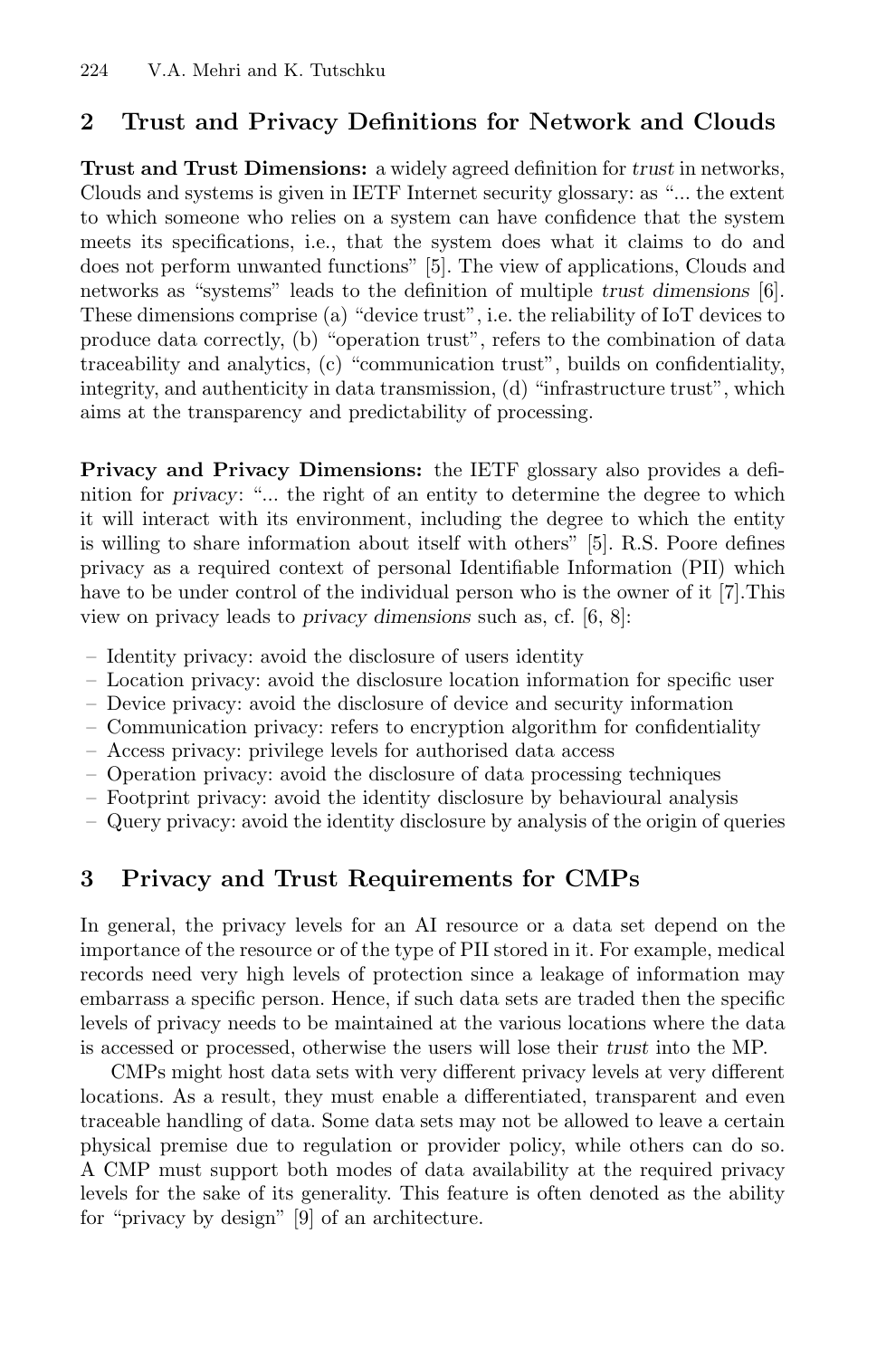Since data sets are associated in a MP with a value, the infringement of this value by disclosing the data to other users needs to be avoided. Here, the privacy requirements, as seen from the data provider, turn into the problem of "Digital Right Management" that needs to be addressed by the MP architecture or its mechanisms and functions.

### **4 Conclusion**

It is obvious that the definitions of trust and privacy do not directly address the virtualisation features of Cloud system. Particularly, the implications by separating between storage location and data availability in the Cloud are not clear yet. The privacy and trust dimensions might partly match with the application requirements of CMPs. Hence, their suitability for evaluation Cloud mechanisms needs to be investigated. These investigations as well as the design of mechanism for privacy and trust in CMPs will define the work in this PhD project.

**Acknowledgment.** This project has received funding from the European Unions Horizon 2020 research and innovation programme under grant agreement No 732204 (Bonseyes). This work is supported by the Swiss State Secretariat for Education Research and Innovation (SERI) under contract number 16.0159. The opinions expressed and arguments employed herein do not necessarily reflect the official views of these funding bodies.

## **References**

- 1. BONSEYES Artificial Intelligence Marketplace. https://www.bonseyes.com/
- 2. Bonseyes Consortium. Grant agreement number 732204 bonseyes annex 1 (part a): Description of action. Available on request from Bonseyes Consortium at https://www.bonseyes.com/, October 2016
- 3. Fricker, S., Maksimov, Y.: Pricing of data products in data marketplaces. In: 8th International Conference on Software Business (ICSOB) (2017, in submitted)
- 4. Llewellynn, T., Milagro, M., Deniz, O., Fricker, S., Storkey, A., Pazos, N., Velikic, G., Dahyot, R., Koller, S., Goumas, G., Leitner, P., Dasika, G., Wang, L.: Bonseyes: platform for open development of systems of artificial intelligence. In: ACM International Conference on Computing Frontiers (2017, in submitted)
- 5. RFC 2828. Internet security glossary, May 2000
- 6. Daubert, J., Wiesmaier, A., Kikiras, P.: A view on privacy and trust in iot. In: 2015 IEEE International Conference on Communication Workshop (ICCW), pp. 2665–2670, June 2015
- 7. Poore, R.S.: Anonymity, Privacy, and Trust. Inf. Syst. Secur. **8**(3), 16–20 (1999)
- 8. Cheng, Y., Naslund, M., Selander, G., Fogelström, E.: Privacy in machine-tomachine communications a state-of-the-art survey. In: 2012 IEEE International Conference on Communication Systems (ICCS), pp. 75–79, November 2012
- 9. Article 29 data protection working party and working party on police and justice, the future of privacy. Joint contribution to the Consultation of European Commission on the legal framework for the fundamental right to protection of personal data, WP168, December 2009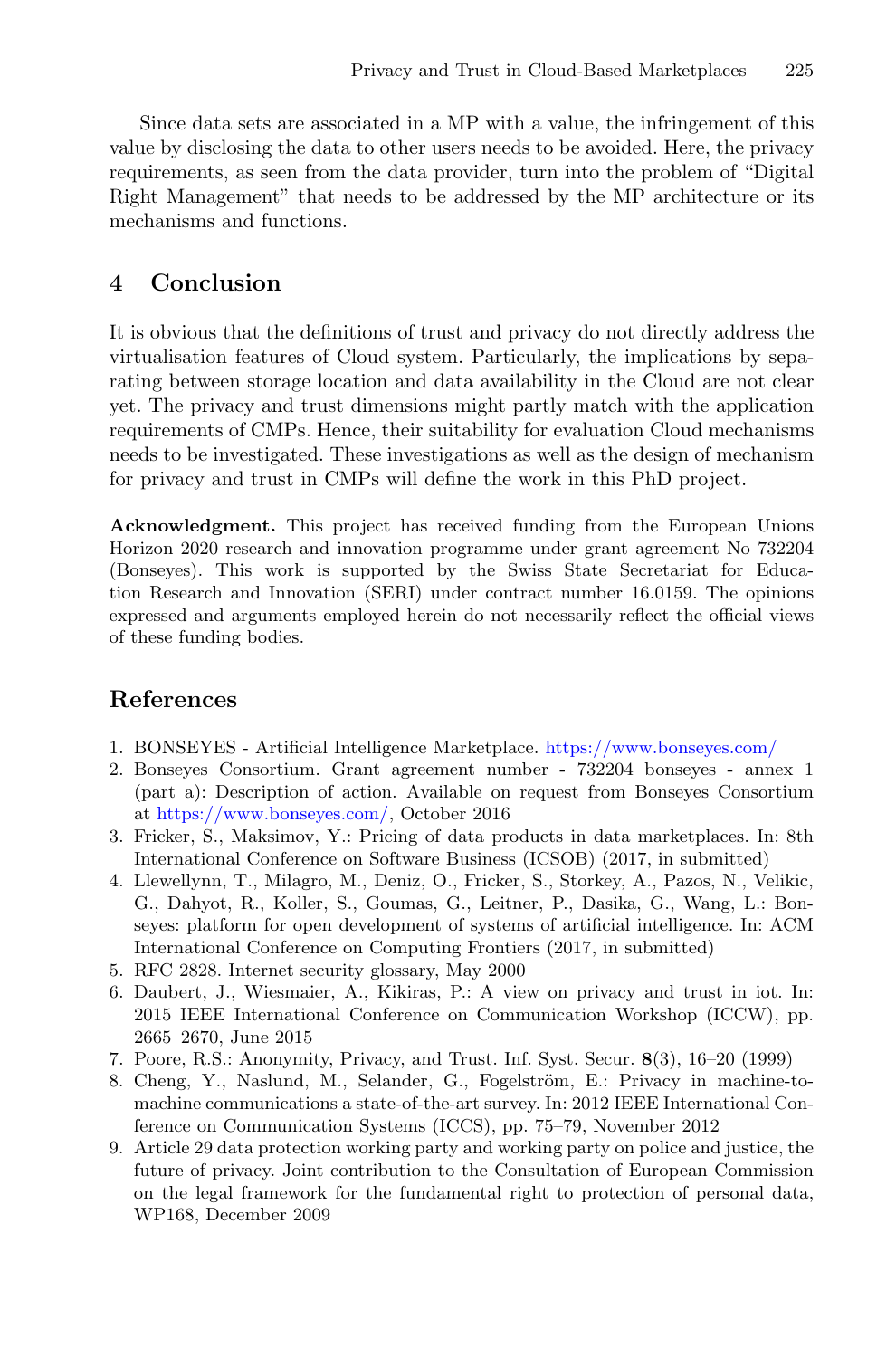# Psychological Evaluation of Human Choice Behavior in Socio-Technical Systems: A Rational Process Model Approach

Tim Schürmann<sup>( $\boxtimes$ )</sup>

Technische Universität Darmstadt, Darmstadt, Germany schuermann@psychologie.tu-darmstadt.de

In the age of digital services and everyday smartphone usage, the issue of online privacy has gathered more and more interest for researchers, service providers and consumers. Assuming one's digital information is private is equivalent to trusting service providers to handle one's data in a certain way or ensuring protective measures against loss of privacy. When a consumer registers for an online service or installs a smartphone app, I assume an internal psychological process to relate the benefits of their decision to the risks associated with it. However, this process is considered to be subject of uncertainty. Therefore, decisions in a socio-technical environment can be viewed as decisions governed by a probabilistic amount of trust in an outcome, or, in other words, the amount of belief one holds that a hypothesis about future events will turn out to be true.

Previous research on human online behavior paints a fairly bleak picture of how we handle said uncertainty. It often adopts the paradigm of the Homo Heuristicus [1], relying on computational shortcuts rather than normatively rational inference. In a scenario as complex as online privacy, it also points out [how](https://www.bonseyes.com/) [unlikely](https://www.bonseyes.com/) [it](https://www.bonseyes.com/) [is](https://www.bonseyes.com/) [for](https://www.bonseyes.com/) [users](https://www.bonseyes.com/) [to](https://www.bonseyes.com/) have a complete understanding of the capabilities and motives of involved parties [2].

How[ever, psychological research](https://www.bonseyes.com/) on broader decision making processes includes evidence that humans are in fact able to combine information in a rational sense [3]. The Sampling Hypothesis [4] may provide the grounds for unifying research on heuristic or otherwise boundedly rational decision making on one hand with a rational account on the other. It does so by approximating Bayesian inference, sampling from probability distributions over possible hypotheses or parameter values instead of using these full distributions and creating implausibly complex computations. Its application shows that specific effects like the availability heuristic can actually be considered by-products of its sampling process [5]. Vul [4] provides evidence that in many situations, sampling only a very limited number of times provides a computationally similar result to using full yet analytically intractable probability distributions. Specifically, he links the benefits of sampling to the consumption of energy and time while arriving at a decision: why make one time- and energy-consuming decision perfectly maximizing my chance of success, when I can make many "good enough" decisions that approximate optimal results in the long run? This globally optimal solution however can produce seemingly irrational local behavior. Models that utilize such approximate Bayesian inference are termed rational process models [6].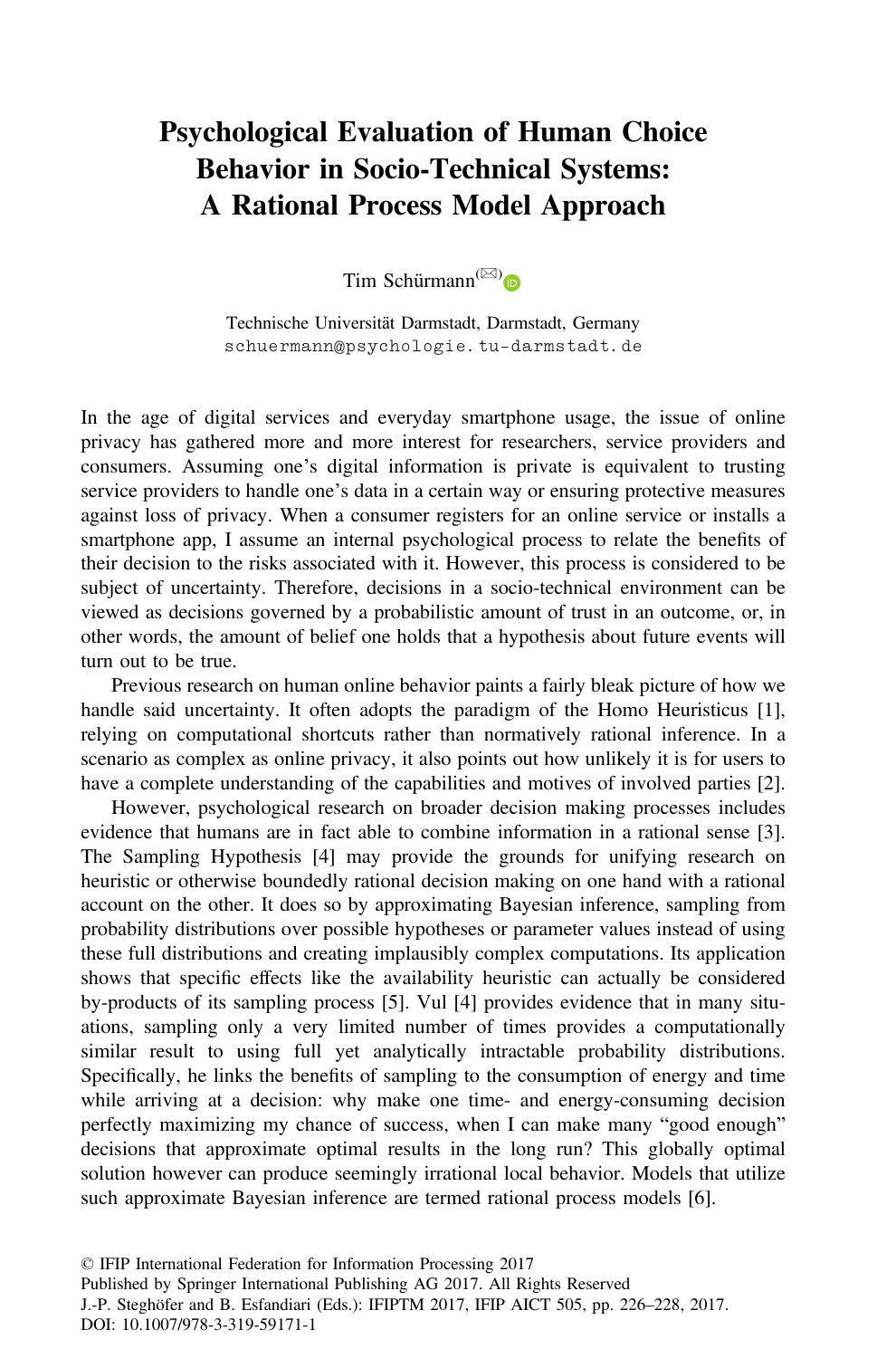It appears as though human subjects, while certainly limited in their cognitive resources and computational capabilities as laid out by the bounded rationality paradigm, may make use of this process: they operate by maximizing success chances and making rational choices, but on a global rather than local level. My work utilizes this type of model to investigate how humans make decisions online, and more importantly how to sensitize them to make more adequate decisions to protect their private information. A preliminary study [7] indicates that [an](http://orcid.org/0000-0002-4074-1423)swers to these questions are not as simple as pointing to a specific heuristic approach or a systematic gap between privacy-related attitudes and behavior. When asked whether they wanted to install a travel-related smartphone app involving beneficial and non-beneficial features, subjects showed behavioral patterns that were predicted by a rational process model. Preference trade-offs for the app's features form the basis of the model prediction as a posterior distribution. Then, sampling from said individual posterior provides the model with an approximate probability of choosing to install the app. The model stochastically chooses the option with higher utility according to its probability. It therefore allows for a seemingly irrational decision on the local level when choosing the option with lower utility instead. The rate with which subjects chose their higher utility option or deviated from it was predicted by the model, with a deviation of approximately 5% between its prediction and the empirical data. This deviation is not significantly different from zero, as indicated by a Bayesian estimation of the difference parameter between the two.

The model seems to capture the process with which subjects combine preferences about features as well as their trade-off between utility maximization and cognitive resource management. It is based on subjective utility distributions, thus avoiding the assumption of complete situational knowledge proposed in previous research [2] to arrive at a rational decision. These subjective utility distributions in turn can be learned solely based on past experience [8]. It is worth noting that heuristic or probability-weighted alternatives of the model, following a cumulative prospect theory (CPT) approach, could possibly have resulted in a decent statistical fit as well. CPT's parameter estimation [9] would likely capture stochastic variations descriptively if it was retrospectively fitted for a specific individual and trial. It would not, however, explain the nature of the variation or the necessity of the sampling process on theoretical grounds. Meanwhile, the rational process model approach outlined here unites the idea of Bayesian computational rationality in human cognition with limitations on the algorithmic level [10]. Additionally, it allows for an explanation of other phenomena observed in decision making research, like probability matching.

Based on the preliminary study, I plan to first adapt the model to other interactions with socio-technical systems. Secondly, I will explore specific mechanisms of the model to apply them to privacy interventions. For example, increasing the number of samples drawn in the model increases the chance of choosing an option with higher utility, instead of sometimes choosing a lower utility option. This may be achieved by asking subjects to state their choice repeatedly. Assuming a privacy-protecting decision (not installing an app that requires permissions to access private data) is a subject's higher utility option, an intervention increasing their internal sample count should result in a higher probability of choosing that option. However, there is a chance that they favor a privacy-disclosing option. In that case, an intervention designed to increase sampling counts might reinforce the tendency to pick the disclosing option, resulting in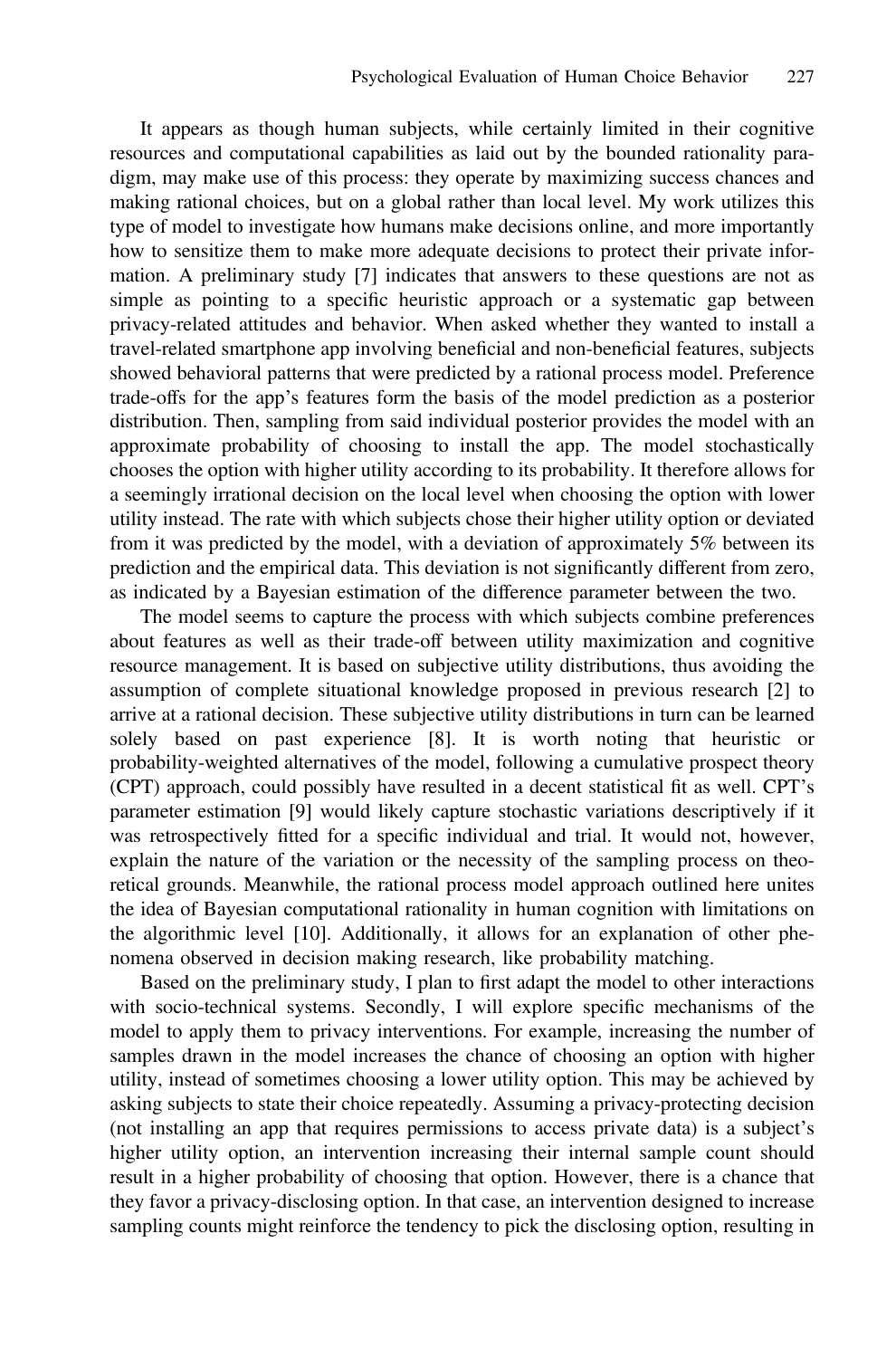the opposite of the intended purpose. Future work will draw inspiration from how the mechanisms of sampling in decision making work to design privacy-protecting interventions tailored to individual preferences and thereby making use of the human tendency to operate on a globally rational level of information integration. Building on these rational process mechanisms, I aim to assess and direct user trust in the interaction with socio-technical systems as well as explain stochastic deviance from their expected behavior.

#### **References**

- 1. Gigerenzer, G., Brighton, H.: Homo heuristicus: why biased minds make better inferences. Top. Cogn. Sci. 1, 107–143 (2009). doi:10.1111/j.1756-8765.2008.01006.x
- 2. Acquisti, A., Grossklags, J.: Privacy and rationality in individual decision making. IEEE Secur. Priv. Mag. 3(1), 26–33 (2005). doi:10.1109/MSP.2005.22
- 3. Griffiths, T.L., Tenenbaum, J.B.: Optimal predictions in everyday cognition. Psychol. Sci. 17 (9), 767–773 (2006). doi:10.1111/j.1467-9280.2006.01780.x
- 4. Vul, E., Goodman, N., Griffiths, T.L., Tenenbaum, J.B.: One and done? Optimal decisions from very few samples. Cogn. Sci. 38(4), 599–637 (2014). doi:10.1111/cogs.12101
- 5. Sanborn, A.N., Chater, N.: Bayesian brains without probabilities. Trends Cogn. Sci. 20(12), 883–893 (2016). doi:10.1016/j.tics.2016.10.003
- 6. Sanborn, A.N., Griffiths, T.L., Navarro, D.J.: Rational approximations to rational models: alternative algorithms for category learning. Psychol. Rev. 117(4), 1144–1167 (2010). doi:10.1037/a0020511
- 7. Schürmann, T., Smirny, J., Zimmermann, S., Vogt, J.: Adoption behavior of smartphone apps gathering private data is explained by a sampling-based rational process model. Manuscript in preparation (2017)
- 8. Srivastava, N., Schrater, P.: Learning what to want: context-sensitive preference learning. PLoS ONE 10(10), e0141129 (2015). doi:10.1371/journal.pone.0141129
- 9. Boos, M., Seer, C., Lange, F., Kopp, B.: Probabilistic inference: task dependency and individual differences of probability weighting revealed by hierarchical bayesian modeling. Front. Psychol. 7, 755 (2016). doi:10.3389/fpsyg.2016.00755
- 10. Marr, D.: Vision: A Computational Investigation into the Human Representation and Processing of Visual Information. The MIT Press (2010). doi:10.7551/mitpress/ 9780262514620.001.0001